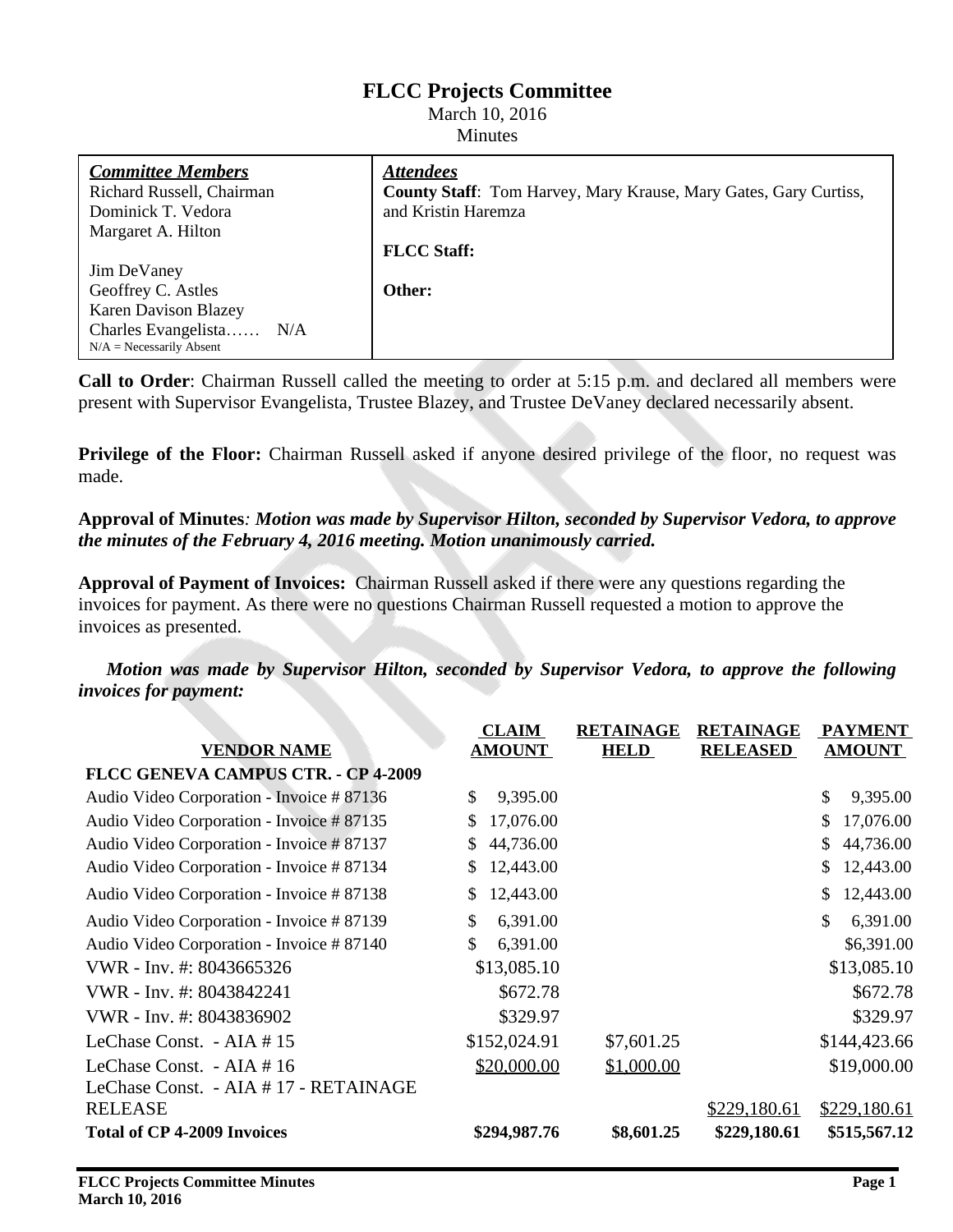| FLCC CAPITAL MAINTENANCE PROJECT<br>CP 2-2013                                                            |                |              |               |             |               |              |               |              |
|----------------------------------------------------------------------------------------------------------|----------------|--------------|---------------|-------------|---------------|--------------|---------------|--------------|
| FM Office Products - Inv. #: 1316979-0                                                                   | \$.            | 3,947.26     |               |             |               |              | \$            | 3,947.26     |
| Teknion - Inv. #: 1426962A                                                                               | $\mathbb{S}$   | 18,978.90    |               |             |               |              | <sup>S</sup>  | 18,978.90    |
| <b>Total of CP 2-2013 Invoices</b>                                                                       | \$             | 22,926.16    |               |             |               |              | \$            | 22,926.16    |
| FLCC CAPITAL MAINTENANCE PROJECT<br><b>CP 1-2014</b><br>Advanced Architecture & Planning - Inv. #15-105- |                |              |               |             |               |              |               |              |
| 003                                                                                                      | \$             | 3,950.00     | <sup>S</sup>  | 197.50      |               |              | \$            | 3,752.50     |
| Data Flow - Inv. 458780                                                                                  | \$             | 1,047.00     |               |             |               |              | \$            | 1,047.00     |
| Data Flow - Inv. 458860                                                                                  | \$             | 218.41       |               |             |               |              | \$            | 218.41       |
| Data Flow - Inv. 458869                                                                                  | \$             | 392.40       |               |             |               |              | \$            | 392.40       |
| Data Flow - Inv. 458870                                                                                  | $\mathcal{S}$  | 499.50       |               |             |               |              | \$            | 499.50       |
| LeChase Const. - AIA 4B - RETAINAGE<br><b>RELEASE</b>                                                    |                |              |               |             | <sup>\$</sup> | 7,559.49     | $\mathcal{S}$ | 7,559.49     |
| <b>Total of CP 1-2014 Invoices</b>                                                                       | \$             | 6,107.31     | \$            | 197.50      | \$            | 7,559.49     | \$            | 13,469.30    |
| FLCC CAPITAL MAINTENANCE PROJECT<br>CP 1-2015                                                            |                |              |               |             |               |              |               |              |
| Plan Architectural Studio - Inv. #1                                                                      | \$             | 15,000.00    | \$            | 750.00      |               |              | \$            | 14,250.00    |
| Hunt Engineers - Inv. #37476                                                                             | \$             | 6,500.00     | \$            | 325.00      |               |              | \$            | 6,175.00     |
| LeChase Construction - AIA 4C - RETAINAGE RELEASE                                                        |                |              |               |             | $\mathcal{S}$ | 1,498.10     | \$            | 1,498.10     |
| Ty Lin International - Inv. #121602048                                                                   | $\mathfrak{D}$ | 4,620.00     | $\mathcal{S}$ | 231.00      |               |              | <sup>S</sup>  | 4,389.00     |
| <b>Total of CP 1-2015 Invoices</b>                                                                       | \$             | 6,120.00     | \$            | 1,306.00    | \$            | 1,498.10     | \$            | 26,312.10    |
| FLCC CAPITAL MAINTENANCE PROJECT<br>CP 11-2015                                                           |                |              |               |             |               |              |               |              |
| Stantec - Inv. #: Customer #: 78238                                                                      | $\mathcal{S}$  | 11,261.77    |               |             |               |              | -S            | 11,261.77    |
| <b>Total of CP 11-2015 Invoices</b>                                                                      | \$             | 11,261.77    |               |             |               |              | \$            | 11,261.77    |
| <b>TOTAL INVOICES TO BE PAID:</b>                                                                        |                | \$361,403.00 |               | \$10,104.75 |               | \$238,238.20 |               | \$589,536.45 |

# **FLCC Capital Maintenance Projects (2008-2015):**

**Resolution: Capital Project No. 1-2012 – 2012 FLCC Maintenance – Authorization to Contract with Graybar** 

*Motion was made by Supervisor Hilton, seconded by Supervisor Vedora, to approve the foregoing resolution. Motion unanimously carried.*

Mr. Harvey informed the committee that there are some funds left in this Capital Project and the college is opting to upgrade more lighting to close out the project.

### **FLCC Master Plane Phase 1:**

Mr. Harvey reported to the committee that at the next meeting they hope to present a resolution to close this project.